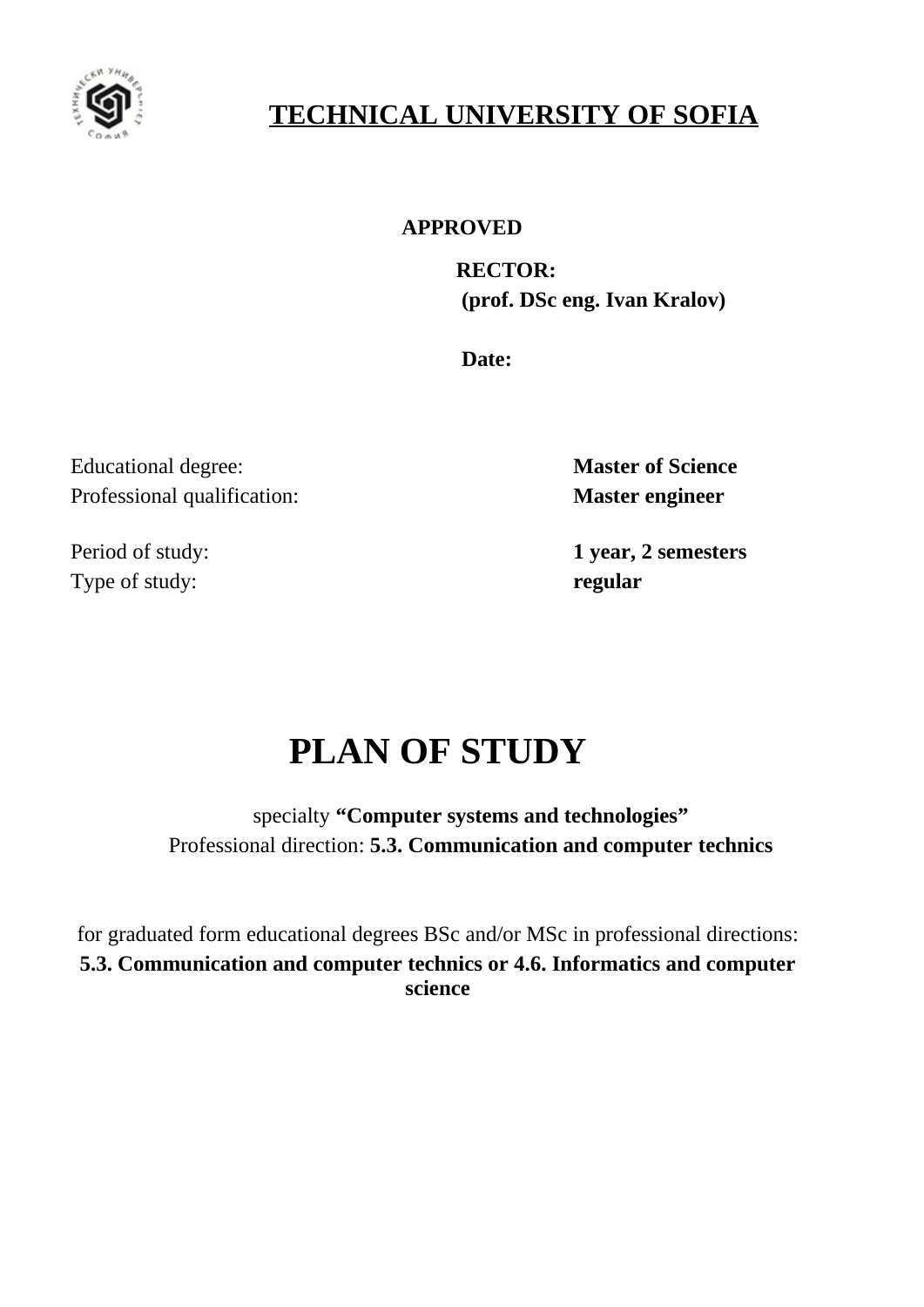# **I. TIME OF STUDY**

|        | Number of weeks |                  |                      |                                                             |                          |    |          |       |  |  |  |  |  |  |
|--------|-----------------|------------------|----------------------|-------------------------------------------------------------|--------------------------|----|----------|-------|--|--|--|--|--|--|
| Course | Auditorium      | Exam<br>sessions | Teaching<br>practise | <b>Industrial practise</b> Diploma practise Diploma project |                          |    | Holidays | Total |  |  |  |  |  |  |
|        | 36              |                  | -                    | -                                                           | $\overline{\phantom{0}}$ | я× |          |       |  |  |  |  |  |  |

# **II. PLAN OF STUDY**

ECTS Subject code **T p CST SN**

**T** – type of course: **B** for BEng, **M** for MEng

**p** – for Plovdiv branch

**CST** – Industrial Electronics

**SN** – subsequent number of the subject

Lectures (L), Tutorials (Tut.), Labs (Lab.), Auditorium Total (AT), Self-Study (SS), Exam (E), Continuous Assessment (CA), Semester Project (SP), Semester Assignment (course work) (SA)

| $\mathbb{N}$ o | <b>SUBJECT</b> | ∟oad<br>Semester |           |      |                   |                      |             |     | Assessment |                               |           | $F$ $C$ $F$ $C$ | $\Gamma$ |
|----------------|----------------|------------------|-----------|------|-------------------|----------------------|-------------|-----|------------|-------------------------------|-----------|-----------------|----------|
|                |                |                  | m<br>'ut. | ab a | $\Lambda$ T<br>ΩĪ | $\sim$ $\sim$<br>ے ب | Im<br>`otal | . . | CA         | $\mathsf{C} \mathsf{D}$<br>πب | <b>SA</b> | code            | credits  |

#### **SEMESTER I (15 weeks + 3weeks exams)**

|                                        | 1 Computer vision                           | 30  |          | 15 | 45  | 105 | 150 |  |  | MpCST01 |    |
|----------------------------------------|---------------------------------------------|-----|----------|----|-----|-----|-----|--|--|---------|----|
|                                        | 2 Natural language interfaces               | 30  | 0        | 15 | 45  | 105 | 150 |  |  | MpCST02 |    |
|                                        | 3 Distributed systems and communication     | 30  | $\theta$ | 15 | 45  | 75  | 120 |  |  | MpCST03 |    |
|                                        | 4 Optional Subject – List 1                 | 30  | $\Omega$ | 15 | 45  | 105 | 150 |  |  | MpCST04 |    |
|                                        | 5 Optional Subject $-$ List 2               | 30  | 0        | 15 | 45  | 105 | 150 |  |  | MpCST05 |    |
|                                        | $6$ Optional Subject – List 3               | 30  | 0        | 15 | 45  | 75  | 120 |  |  | MpCST06 |    |
|                                        | 7 Projects (selected subject form semester) | 0   |          |    |     | 60  | 60  |  |  | MpCST07 |    |
| $1$ N <sub>2</sub> N <sub>2</sub> 1-6) |                                             |     |          |    |     |     |     |  |  |         |    |
|                                        | TOTAL                                       | 180 |          | 90 | 270 | 630 | 900 |  |  |         | 30 |

#### **SEMESTER II (10 weeks + 8 weeks diploma project (incl. 3 w. exams)**

| 8 Distributed embedded systems          | 30 | 15  |    | 105 | 150 |  |                | MpCST08 |    |
|-----------------------------------------|----|-----|----|-----|-----|--|----------------|---------|----|
| 9 VLSI design                           | 30 | ל 1 | 45 | 105 | 150 |  |                | MpCST09 |    |
| 10 Optional Subject $-$ List 4          | 30 | 15  | 45 | 105 | 150 |  |                | MpCST10 |    |
| 11 Diploma project $(11-18 \text{ w.})$ |    |     |    | 450 | 450 |  | Diploma thesis | MpCST11 |    |
|                                         |    |     |    |     |     |  | defence        |         |    |
| <b>TOTAL</b>                            | 90 | 45  |    | 765 | 900 |  |                |         | 30 |

**Note: \*Diploma project is included in the semester 2 study time.**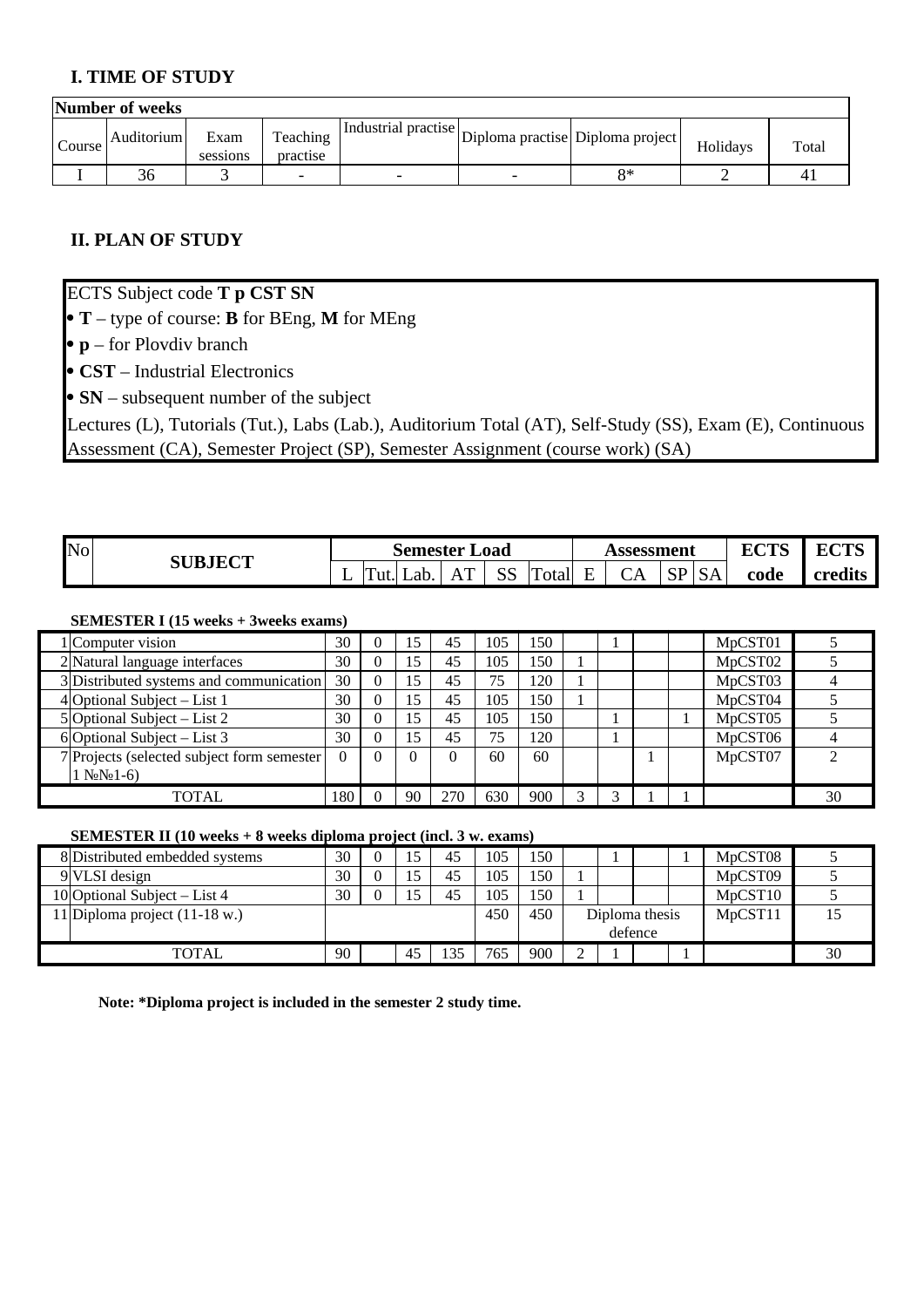# **III. PARAMETERS OF THE STUDY PLAN**

1. Period of study: 1 year, 2 semesters

2. Auditorium engagement:

Total – 405 hours

Lectures: 270 hours;

Labs: 135 hours;

- 3. Self-study engagement: 1395 hours.
- 4. Total engagement 1800 hours.

5. Total number of subjects: - 10. Compulsory: 5; Optional: 4;

Facultative: 2.

6. Control:

Exams: 5; Continuous Assessment: 4; Semester Project: 1; Semester Assignments: .

7. Total number of ECTS credits - 60

 **DEAN: ………………………** (assoc. prof. PhD eng. Georgi Ganev)

Accepted in Faculty council of faculty of Electronics and Automation on 10.09.2020 protocol № 9. Approved in Academical council of TU – Sofia protocol № 8 / 30.09.2020.